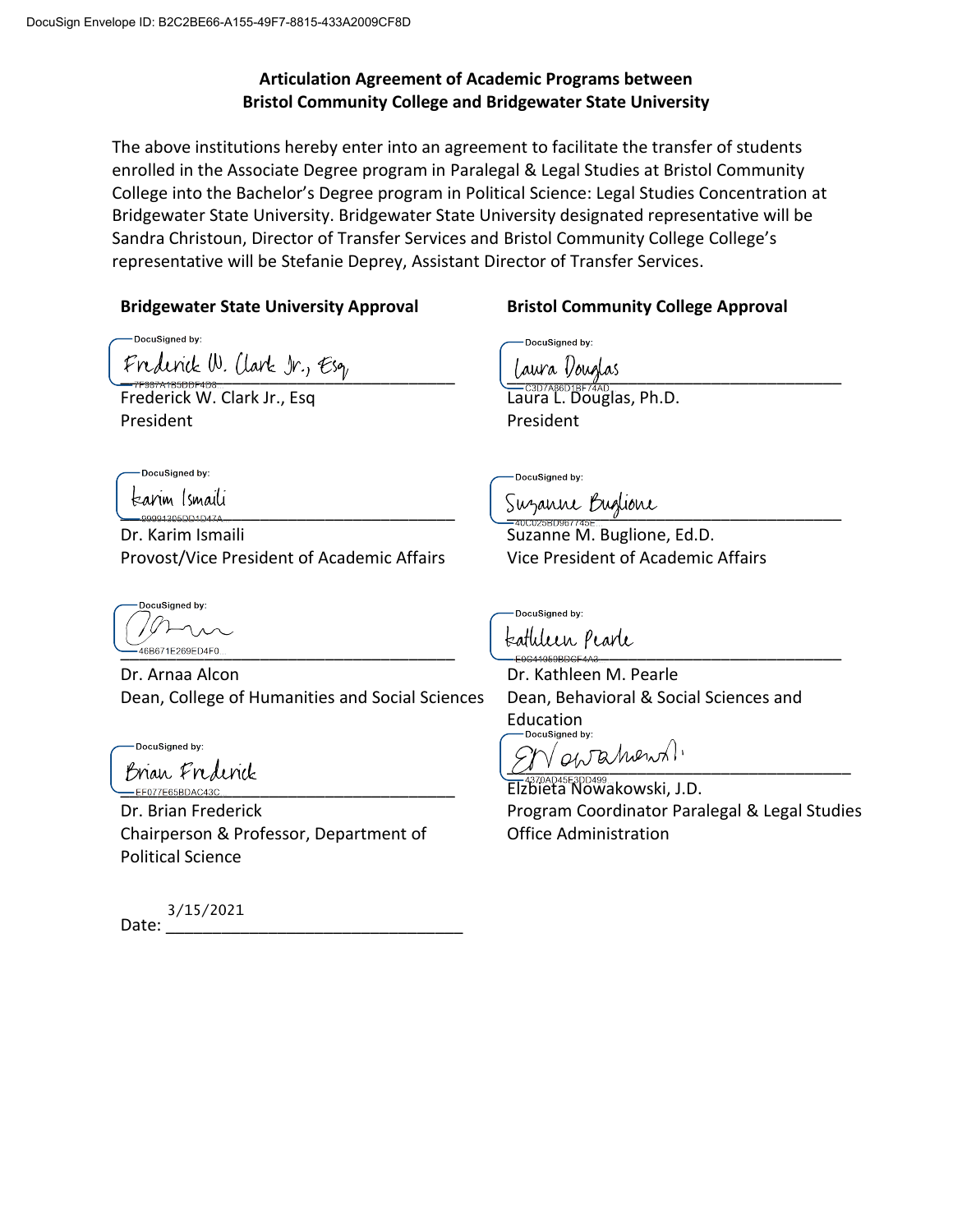### **Objectives:**

- 1. To attract qualified students to Bristol Community College and Bridgewater State University.
- 2. To promote and facilitate an efficient transition of transfer students between institutions.
- 3. To provide specific information and guidelines for transfer students.
- 4. To encourage academic coordination and cooperation.

### **Stipulations:**

- 1. Bridgewater State University guarantees acceptance of Bristol Community College students completing the Associate Degree program in Paralegal & Legal Studies with an overall GPA of 2.0, as outlined in this document.
- 2. At least one-half of a student's academic major, as well as a minimum of thirty semester hours, must be completed as a student of Bridgewater State University. BSU accepts up to 90 credit hours in transfer and only 69 of those credits can be from a two-year institution or program.
- 3. Students admitted into the baccalaureate program are subject to the academic policies of Bridgewater State University.

### **Mutual Responsibilities:**

- 1. Both institutions agree to maintain current listings of the course equivalencies. This will be the responsibility of the two designated representatives.
- 2. Bristol Community College and Bridgewater State University will incorporate a summary of this agreement into official publications and web sites.
- 3. Bristol Community College and Bridgewater State University agree to encourage qualified students to participate in this program by providing information, advising, and other assistance required to foster a seamless transition from Bristol Community College to Bridgewater State University.
- 4. Applicants applying under this program will be eligible for the same financial aid consideration as other entering students. Students transfer with Junior status regarding financial aid and registration.

### **Review/Revision:**

Review of the contents or implementation of this agreement will occur whenever requested by either party through the designated representatives. Substantive changes in the courses or program of either institution will evoke review processes. Revisions must be mutually agreed upon, with one-year notice prior to termination of the agreement.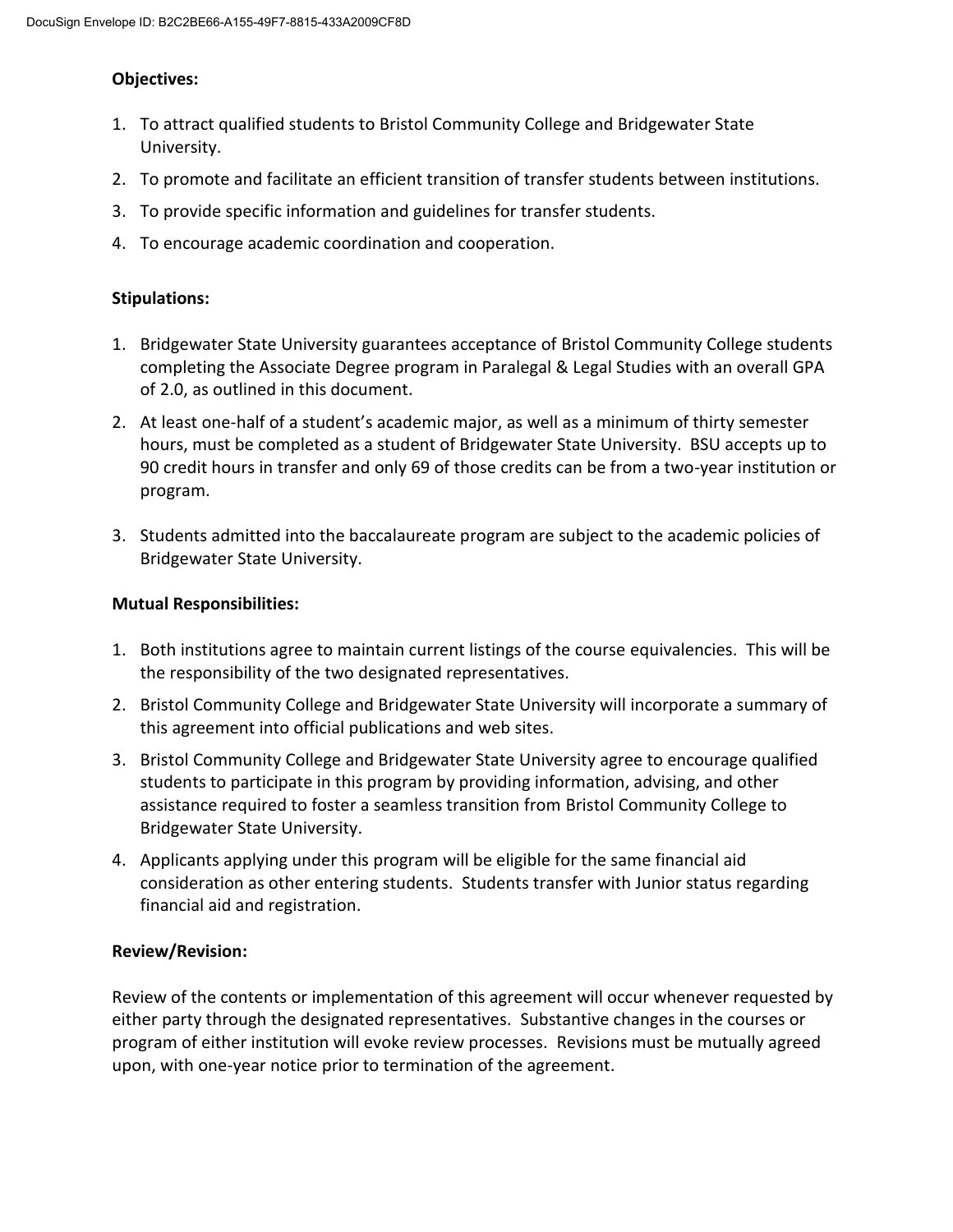# **Articulation Agreement**

### **Institution:** Bristol Community College Spring 2021 **Transfer Institution:Bridgewater State University**

| Bristol Program: Paralegal & Legal          | CR             | <b>BSU Program: Political Science:</b>                          | CR             |
|---------------------------------------------|----------------|-----------------------------------------------------------------|----------------|
| <b>Studies</b>                              |                | <b>Legal Studies Concentration</b>                              |                |
| <b>Core Curriculum</b>                      |                |                                                                 |                |
| COM 101 Fundamentals of Public Speaking     | 3              | COMM 102 Intro to Public Speaking<br>(CSPK)                     | 3              |
| CSS 101 College Success Seminar             | $\mathbf{1}$   | Free Elective                                                   | $\mathbf{1}$   |
| ENG 101 Composition I: College Writing      | 3              | <b>ENGL 101 Writing Rhetorically (CRW1)</b>                     | 3              |
| ENG 102 Composition II: Writing about       | 3              | ENGL 102 Writing Rhetorically with                              | $\overline{3}$ |
| Literature                                  |                | Sources (CRW2)                                                  |                |
| GVT 111 U.S. Government                     | $\overline{3}$ | POLI 172 Intro to American Government<br>(CSOC, CUSC)           | $\overline{3}$ |
| HST 114 United States History from 1877     | $\overline{3}$ | HIST 111 US History and Constitution Since<br>1865 (CHUM, CUSC) |                |
| SOC 212 The Sociology of Social Problems    | $\overline{3}$ | SOCI 103 Social Problems (CMCL, CSOC)                           | 3              |
| <b>BUS</b> 111 Business and Financial       |                | Core Math requirement                                           |                |
| Mathematics                                 | 3              |                                                                 | 3              |
| Оr                                          |                | <b>MATH 110 Elementary Statistics (CMAR)</b>                    |                |
| MTH 119 Fundamental Statistics              |                |                                                                 |                |
| <b>Elective Science</b>                     | 3/4            | Core Science                                                    | 3/4            |
| <b>Total Core Curriculum</b>                | 25/26          |                                                                 | 25/26          |
| <b>Program Requirements</b>                 |                |                                                                 |                |
| PLS 105 Law Office Management               | 3              | Free Elective                                                   | 3              |
| PLS 100 Introduction to Paralegal Studies   | $\overline{3}$ | Free Elective                                                   | $\overline{3}$ |
| and Legal Ethics                            |                |                                                                 |                |
| PLS 101 Civil Litigation and Procedure      | 3              | Free Elective                                                   | 3              |
| PLS 102 Torts Law                           | 3              | Free Elective                                                   | 3              |
| PLS 120 Basic Legal Research                | 3              | Free Elective                                                   | 3              |
| PLS 121 Family Law and Procedure            | $\overline{3}$ | Free Elective                                                   | $\overline{3}$ |
| PLS 230 Criminal Law and Procedure          | 3              | Free Elective                                                   | $\overline{3}$ |
| PLS 232 Advanced Legal Research and         | 3              | Free Elective                                                   | 3              |
| Writing                                     |                |                                                                 |                |
| PLS 240 Real Estate Law                     | 3              | Free Elective                                                   | 3              |
| PLS 241 Wills, Estates, and Trusts          | 3              | Free Elective                                                   | $\mathfrak{Z}$ |
| PLS 243 Paralegal Internship                | 3              | Free Elective                                                   | 3              |
| Program Electives - Choose one:             |                |                                                                 |                |
| PLS 220 Bankruptcy Law                      | $\overline{3}$ | Free Elective                                                   | 3              |
| PLS 231 Interviewing and Investigation      |                |                                                                 |                |
| PLS 234 Legal Ethics                        |                |                                                                 |                |
| PLS 235 Immigration Law                     |                |                                                                 |                |
| <b>Business Organization for Paralegals</b> | 36             |                                                                 | 36             |
| <b>Total Program Requirements</b>           |                |                                                                 |                |
| <b>Total Credits Required to Graduate</b>   | 61/62          |                                                                 | 61/62          |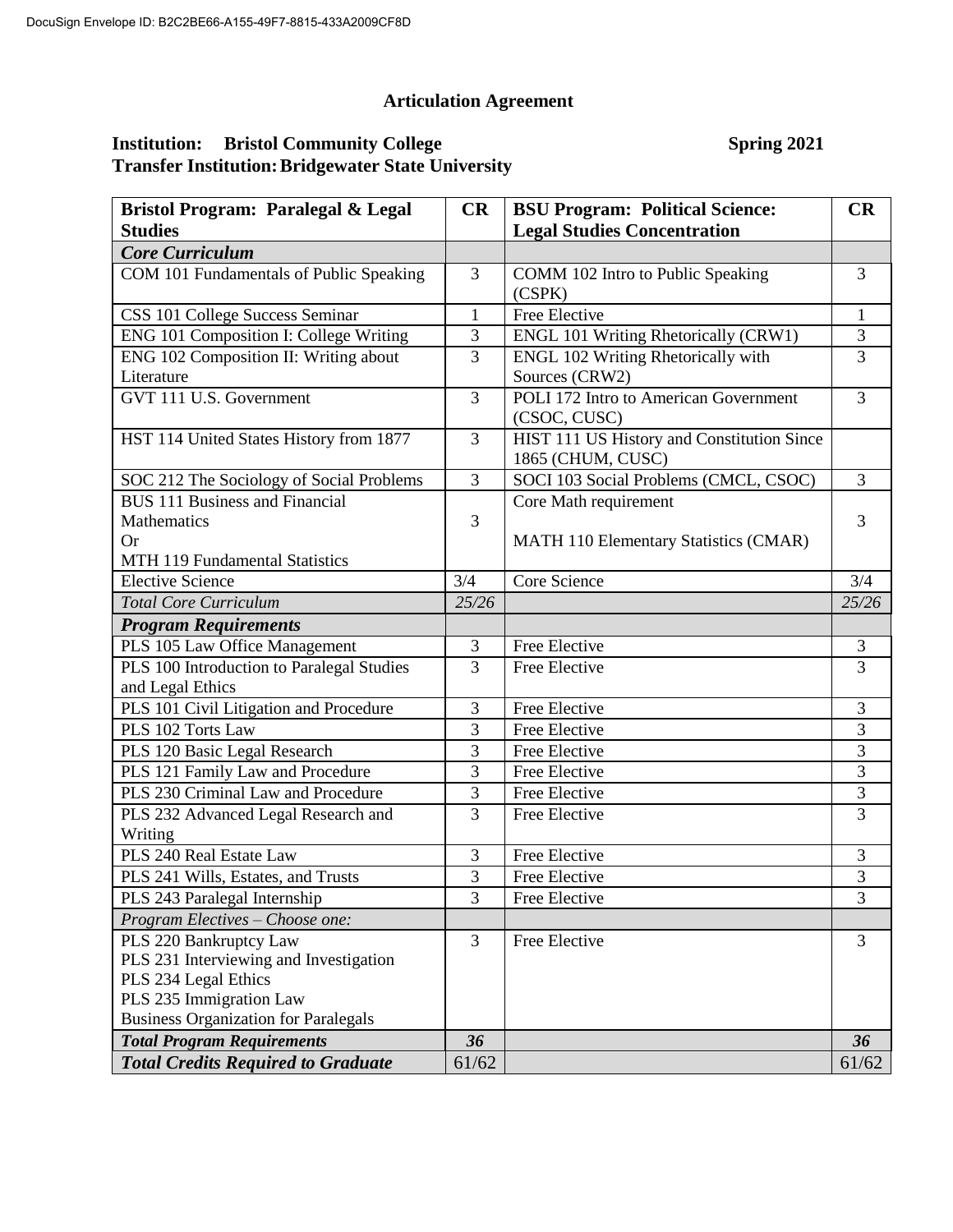# **Grade Requirement**

No grade lower than a "C-" in a political science (POLI) course may be used to fulfill the requirements of the political science major or minor. Students receiving a "D" or "F" in a political science course may continue as political science majors or minors but must either retake and successfully complete the course (with a minimum grade of "C-") or must successfully complete another course that fulfills the same area for the major or minor.

# **Course Requirements**

# **Required courses (15 credits)**

- POLI 172 [Introduction to American Government](https://catalog.bridgew.edu/preview_program.php?catoid=14&poid=4957)
- POLI 250 [Research Design and Quantitative Methods in Political Science](https://catalog.bridgew.edu/preview_program.php?catoid=14&poid=4957)
- POLI 274 [Western Political Thought -](https://catalog.bridgew.edu/preview_program.php?catoid=14&poid=4957) Plato to the Present
- POLI 285 [Law and the Judicial Process](https://catalog.bridgew.edu/preview_program.php?catoid=14&poid=4957)
- POLI 475 [Senior Seminar in Political Science](https://catalog.bridgew.edu/preview_program.php?catoid=14&poid=4957) (CWRM)

# **Distribution I electives (6 credits)**

Complete at least two courses, selected from the following:

- POLI 260 [International](https://catalog.bridgew.edu/preview_program.php?catoid=14&poid=4957) Relations
- POLI 275 [Comparative Government](https://catalog.bridgew.edu/preview_program.php?catoid=14&poid=4957)
- POLI 277 [American Government: State and Local](https://catalog.bridgew.edu/preview_program.php?catoid=14&poid=4957) (formerly POLI 305)
- POLI 279 [Introduction to Public Administration](https://catalog.bridgew.edu/preview_program.php?catoid=14&poid=4957)

# **Distribution II electives (6 credits)**

Complete two courses, selected from the following:

- POLI 341 [Constitutional Law and Politics: The Powers of Government](https://catalog.bridgew.edu/preview_program.php?catoid=14&poid=4957)
- or POLI 495 [Administrative Law and Regulation](https://catalog.bridgew.edu/preview_program.php?catoid=14&poid=4957)
- POLI 372 [Legislative Process and Procedure](https://catalog.bridgew.edu/preview_program.php?catoid=14&poid=4957)
- or POLI 479 [Public Policy](https://catalog.bridgew.edu/preview_program.php?catoid=14&poid=4957)

# **Distribution III electives (3 credits)**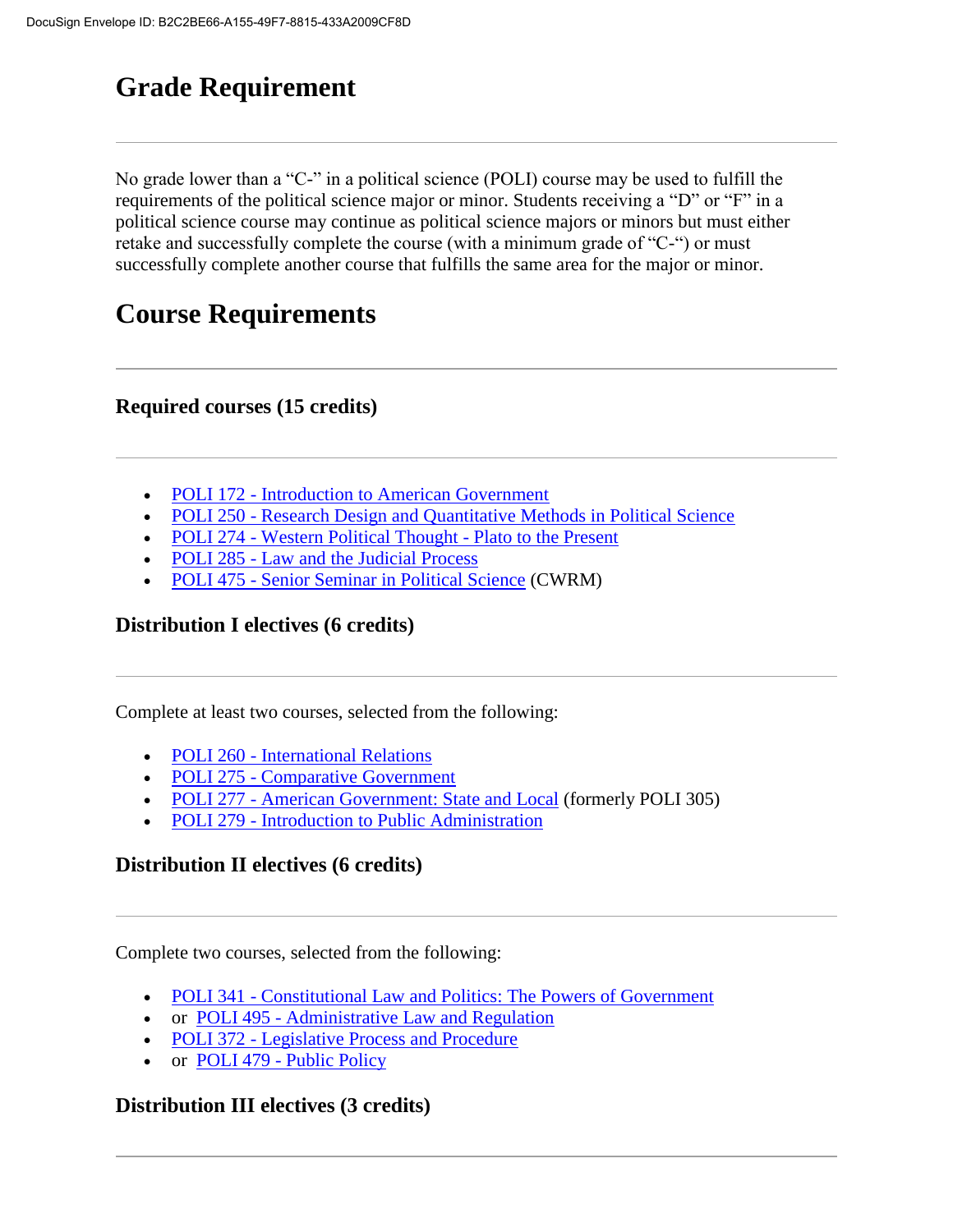Complete at least one of the following courses. Note that courses taken to satisfy the Distribution II requirement cannot be applied toward the completion of Distribution III.

- POLI 341 [Constitutional Law and Politics: The Powers of Government](https://catalog.bridgew.edu/preview_program.php?catoid=14&poid=4957)
- POLI 342 [Constitutional Law and Politics: The First Amendment](https://catalog.bridgew.edu/preview_program.php?catoid=14&poid=4957)
- POLI 343 [Constitutional Law and Politics: Liberty and Equality](https://catalog.bridgew.edu/preview_program.php?catoid=14&poid=4957)
- POLI 344 [Constitutional Law and Politics: Rights of the Accused](https://catalog.bridgew.edu/preview_program.php?catoid=14&poid=4957)
- POLI 479 [Public Policy](https://catalog.bridgew.edu/preview_program.php?catoid=14&poid=4957)
- POLI 495 [Administrative Law and Regulation](https://catalog.bridgew.edu/preview_program.php?catoid=14&poid=4957)

# **Distribution IV electives (6 credits)**

Complete at least two courses (6 credits) from the following list. Note that courses taken to satisfy Distribution II cannot be applied toward Distribution IV.

- ACFI 305 [Business Law I](https://catalog.bridgew.edu/preview_program.php?catoid=14&poid=4957)
- CRJU 325 [Political Theory and the Justice System](https://catalog.bridgew.edu/preview_program.php?catoid=14&poid=4957)
- CRJU 372 [Terrorism and Civil Liberties](https://catalog.bridgew.edu/preview_program.php?catoid=14&poid=4957)
- ECON 340 [Law and Economics](https://catalog.bridgew.edu/preview_program.php?catoid=14&poid=4957)
- GEOG 431 [Environmental Regulations](https://catalog.bridgew.edu/preview_program.php?catoid=14&poid=4957)
- PHIL 222 [Philosophy of Law](https://catalog.bridgew.edu/preview_program.php?catoid=14&poid=4957)
- PHIL 235 [Political Philosophy](https://catalog.bridgew.edu/preview_program.php?catoid=14&poid=4957)
- POLI 302 [Moot Court and Mock Trial Practicum](https://catalog.bridgew.edu/preview_program.php?catoid=14&poid=4957)
- POLI 304 [Citizenship and Community Leadership](https://catalog.bridgew.edu/preview_program.php?catoid=14&poid=4957)
- POLI 324 [Policy Analysis](https://catalog.bridgew.edu/preview_program.php?catoid=14&poid=4957)
- POLI 359 [International Law](https://catalog.bridgew.edu/preview_program.php?catoid=14&poid=4957)
- POLI 368 [American Political Thought](https://catalog.bridgew.edu/preview_program.php?catoid=14&poid=4957)
- POLI 369 [LGBTQ Politics in America](https://catalog.bridgew.edu/preview_program.php?catoid=14&poid=4957)
- POLI 372 [Legislative Process and Procedure](https://catalog.bridgew.edu/preview_program.php?catoid=14&poid=4957)
- POLI 389 [Race and Ethnicity in American Politics](https://catalog.bridgew.edu/preview_program.php?catoid=14&poid=4957)
- POLI 390 [Public Finance](https://catalog.bridgew.edu/preview_program.php?catoid=14&poid=4957)
- POLI 391 [The American Presidency](https://catalog.bridgew.edu/preview_program.php?catoid=14&poid=4957)
- POLI 392 [Democratic Theory and Democratization](https://catalog.bridgew.edu/preview_program.php?catoid=14&poid=4957)
- POLI 393 [Politics of Climate Change](https://catalog.bridgew.edu/preview_program.php?catoid=14&poid=4957)
- POLI 400 [Special Topics in Political Science](https://catalog.bridgew.edu/preview_program.php?catoid=14&poid=4957)
- POLI 476 [Women and Politics](https://catalog.bridgew.edu/preview_program.php?catoid=14&poid=4957)
- POLI 479 [Public Policy](https://catalog.bridgew.edu/preview_program.php?catoid=14&poid=4957)
- POLI 485 [Honors Thesis in Political Science](https://catalog.bridgew.edu/preview_program.php?catoid=14&poid=4957)
- POLI 498 [Internship in Political Science](https://catalog.bridgew.edu/preview_program.php?catoid=14&poid=4957)
- POLI 499 [Directed Study in Political Science](https://catalog.bridgew.edu/preview_program.php?catoid=14&poid=4957)

# **Note:**